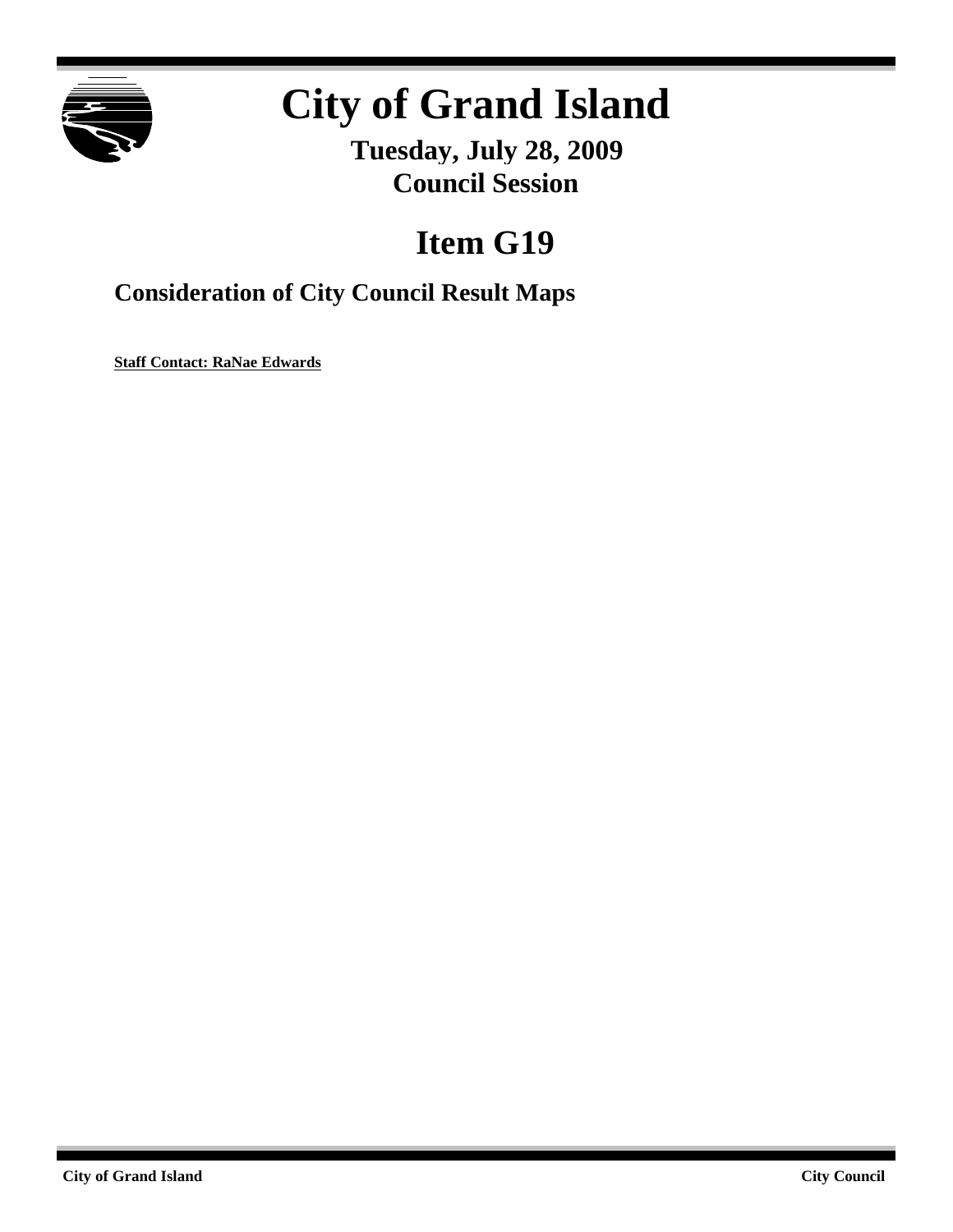## **Council Agenda Memo**

| From:           | Jeff Pederson, City Administrator                |
|-----------------|--------------------------------------------------|
| <b>Meeting:</b> | July 28, 2008                                    |
| Subject:        | <b>Consideration of City Council Result Maps</b> |
| Item $\#$ 's:   | $G-19$                                           |
| $Presenter(s):$ | Jeff Pederson, City Administrator                |

#### **Background**

A City Council Special Study Session Retreat was held June 1 and 2 to initiate the process of Achieving Fiscal Health & Wellness with specific emphasis on the Prioritization process.

International City/County Manager Association Consultants Chris Fabian and Jon Johnson facilitated a strategic retreat through a mapping exercise that identified six major result areas for Grand Island City Government. The exercise defined overall strategic results, set by City Council, utilizing idea cards to suggest specific objectives as well as define results for staff direction.

#### **Discussion**

Draft Goal Maps with defined results were presented for Council discussion at the July 21, 2009 Council Study Session. Staff made requested changes to the proposed City Council Result Maps. These changes are reflected in the attached result and sub-result maps.

Once approved the results and sub-results will set direction for City management to develop and undertake specific strategies, initiatives and projects in support of these broad, high-level objectives.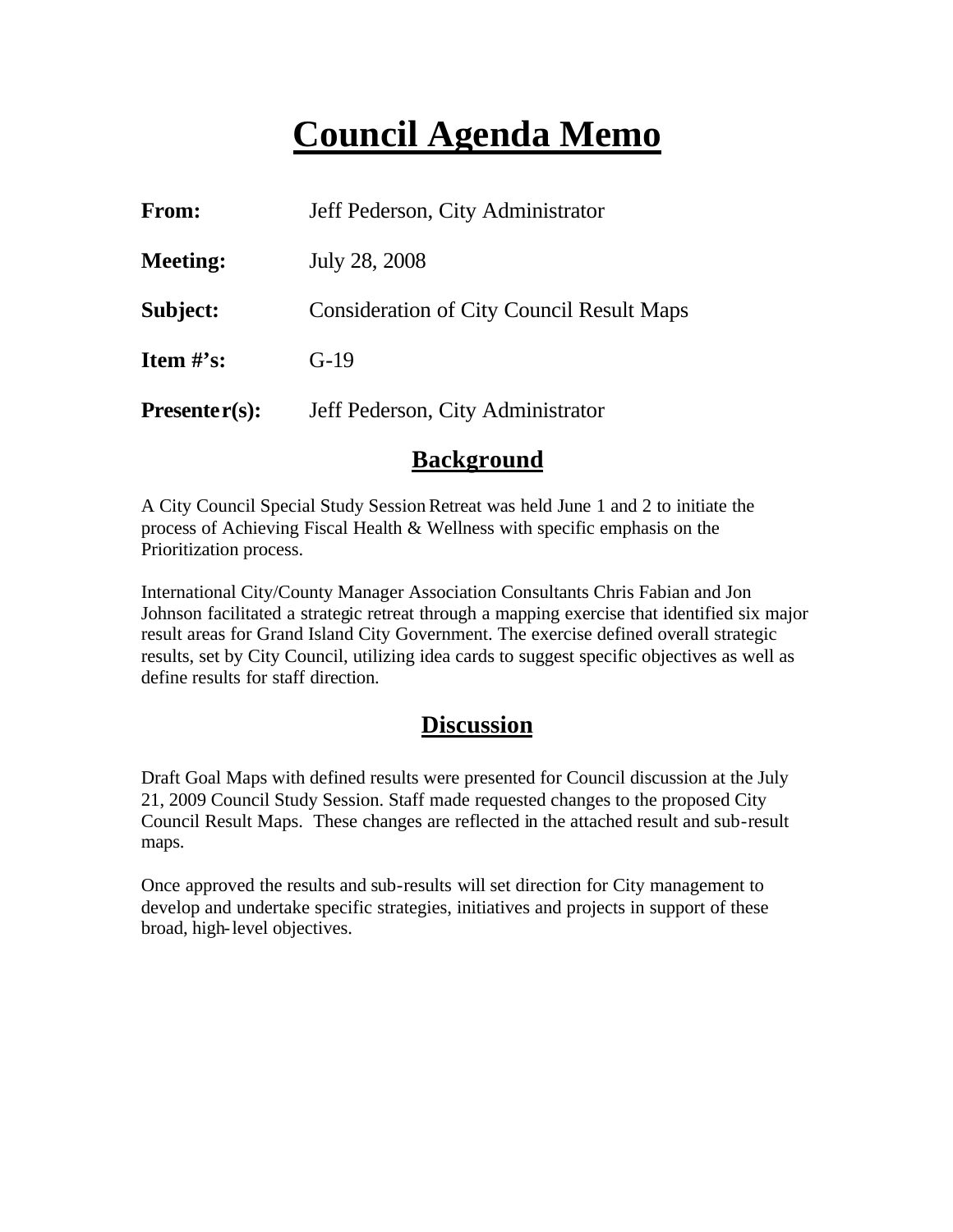### **Alternatives**

It appears that the Council has the following alternatives concerning the issue at hand. The Council may:

- 1. Move to approve<br>2. Refer the issue to
- 2. Refer the issue to a Committee<br>3. Postpone the issue to future date
- Postpone the issue to future date
- 4. Take no action on the issue

#### **Recommendation**

City Administration recommends approval of the Result Maps.

#### **Sample Motion**

Move to approve City Council Result Maps.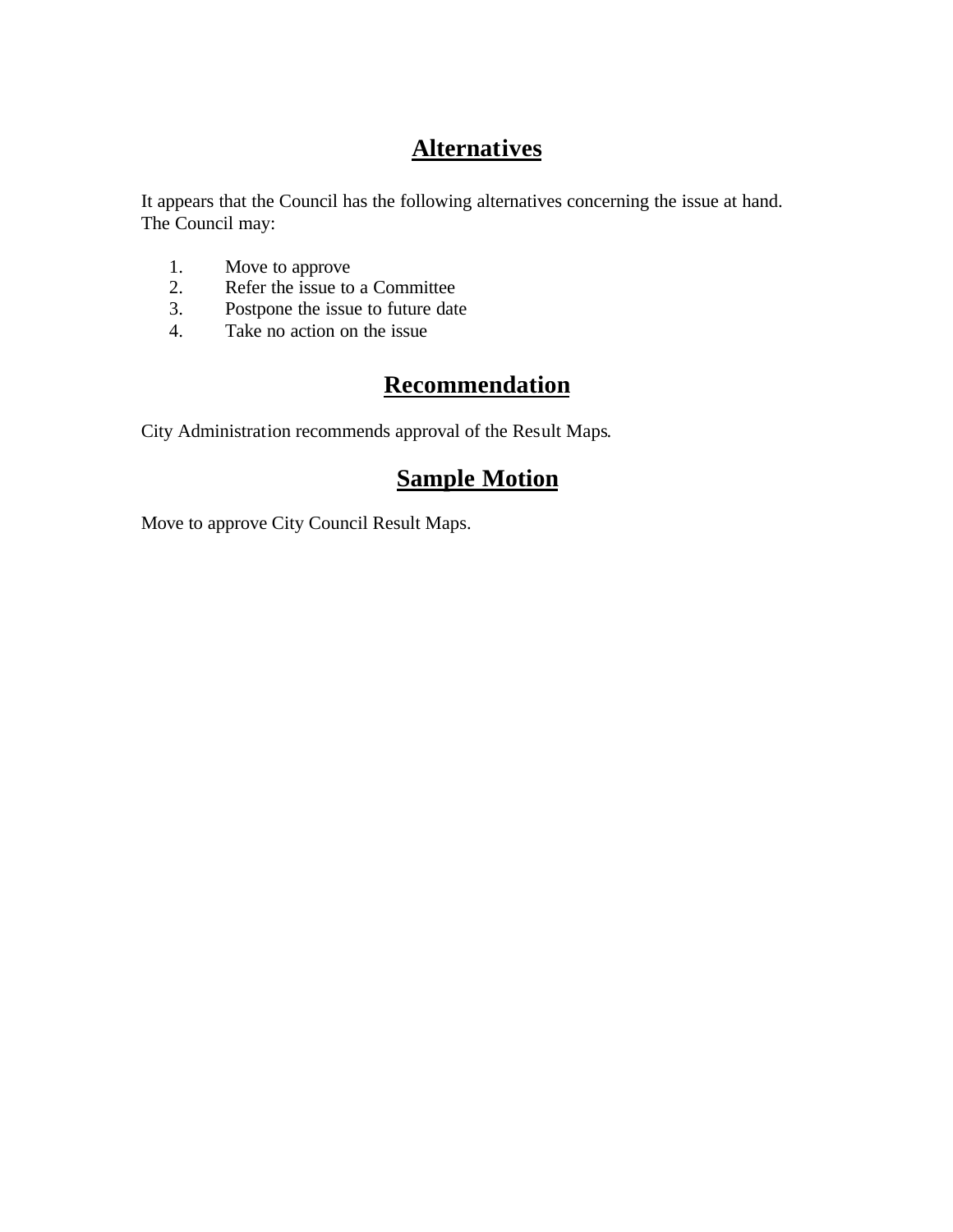Provides for the renewal of the environment through recycling and reuse

**GRAN** 

Manages and mitigates factors that impact environmental quality and sustainability

**ISLAND** 

Stewardship of the **Environment** 

**Promotes and regulates** a clean, orderly and ecologically balanced community

**Mitigate and abates** threats to the environment caused by nature

**Encourages energy** conservation and efficiency through education, incentives and the provision of alternative. **solutions**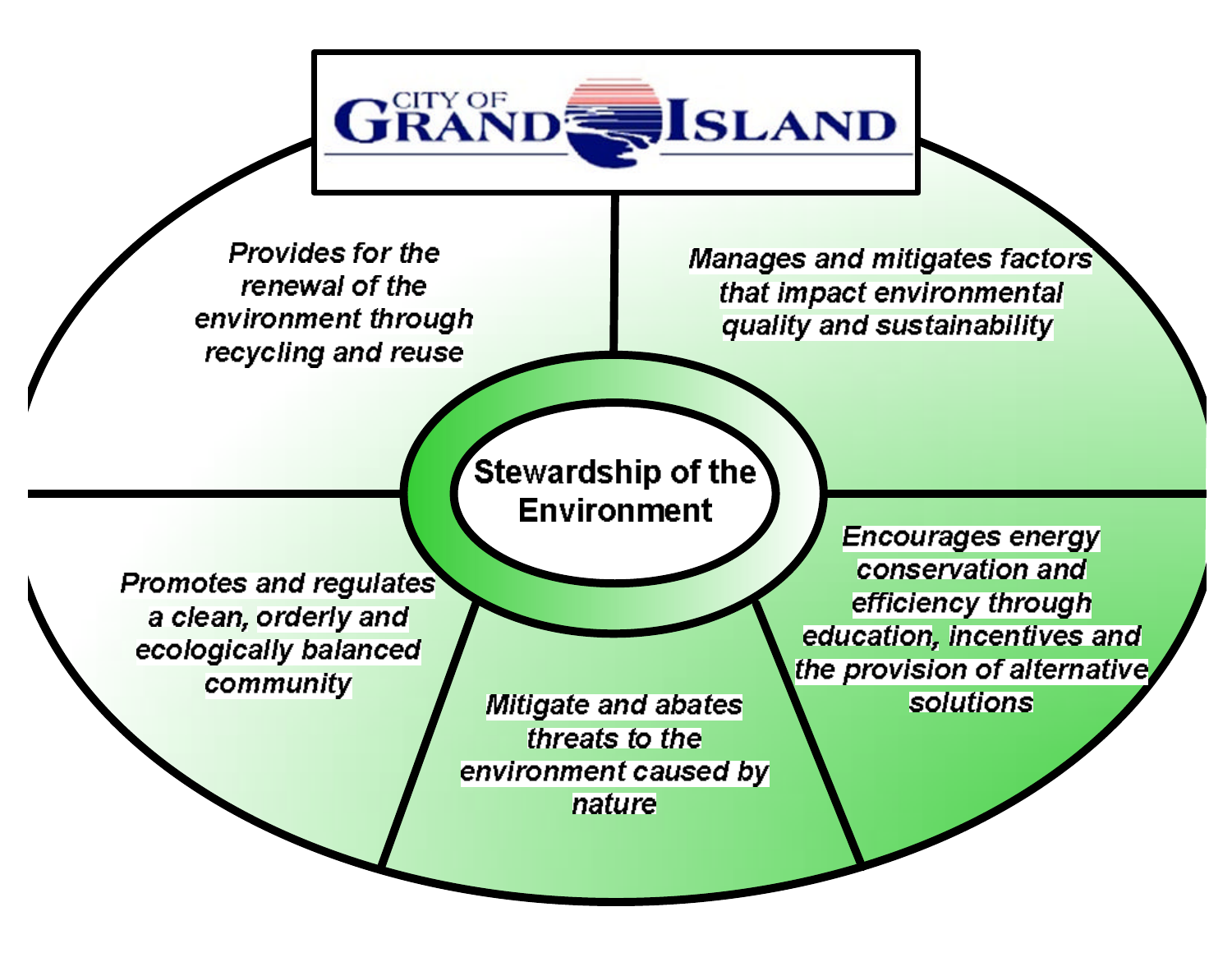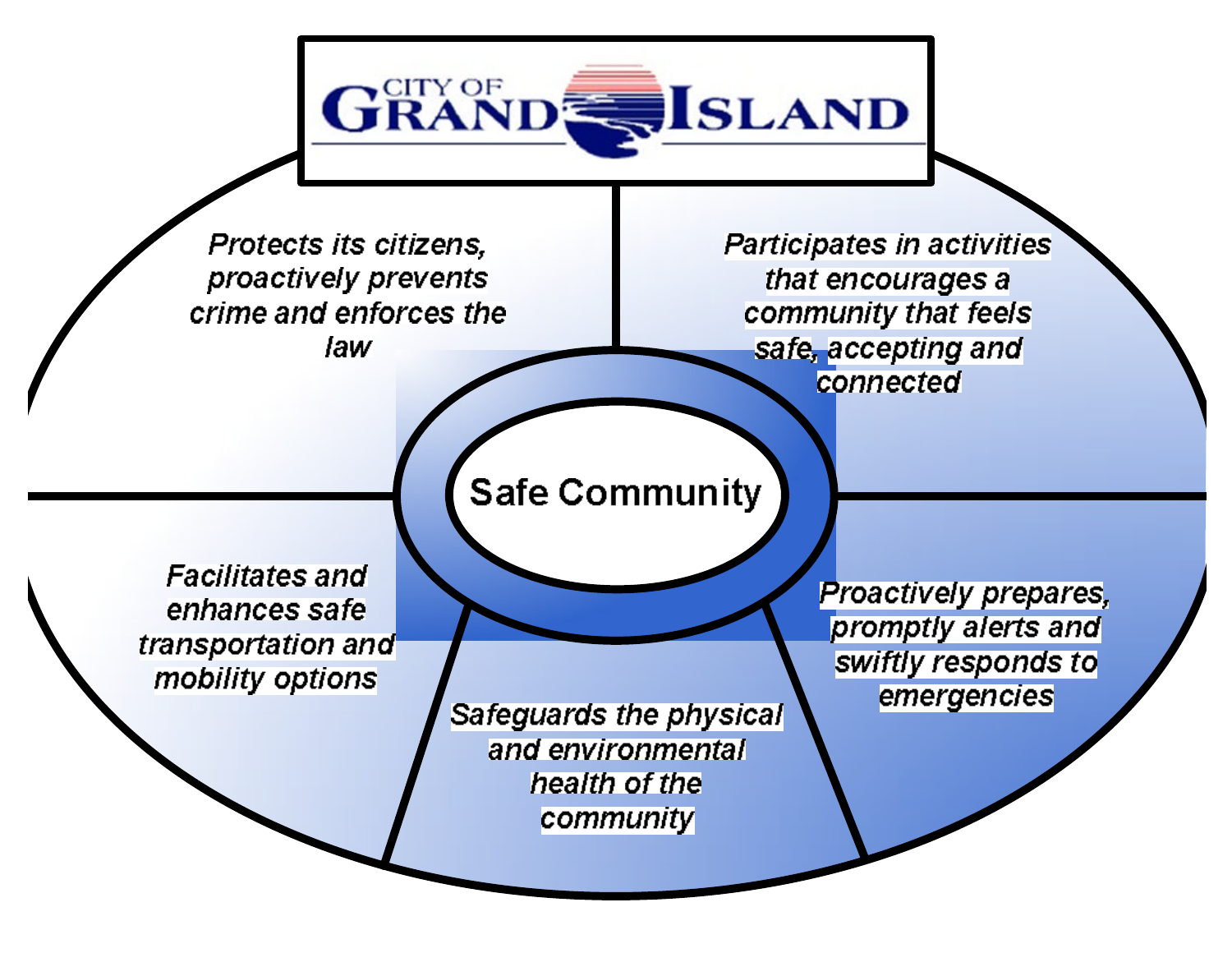

Develops and maintains safe, reliable and efficient roadway, storm water and public transit *infrastructure* 

**Offers services that** foster and sustain the personal health, safety, wellbeing of its citizens where they live, work and play

**Supports and** encourages access to quality employment and educational opportunities to sustain the community

**Promotes cultural** enrichment and diversity, supports the arts, and encourages events and activities that stimulate the community

**Quality of Life** 

**Provides opportunities** and facilities for safe. inclusive and diverse recreational activities

**Promotes and** maintains an attractive place to live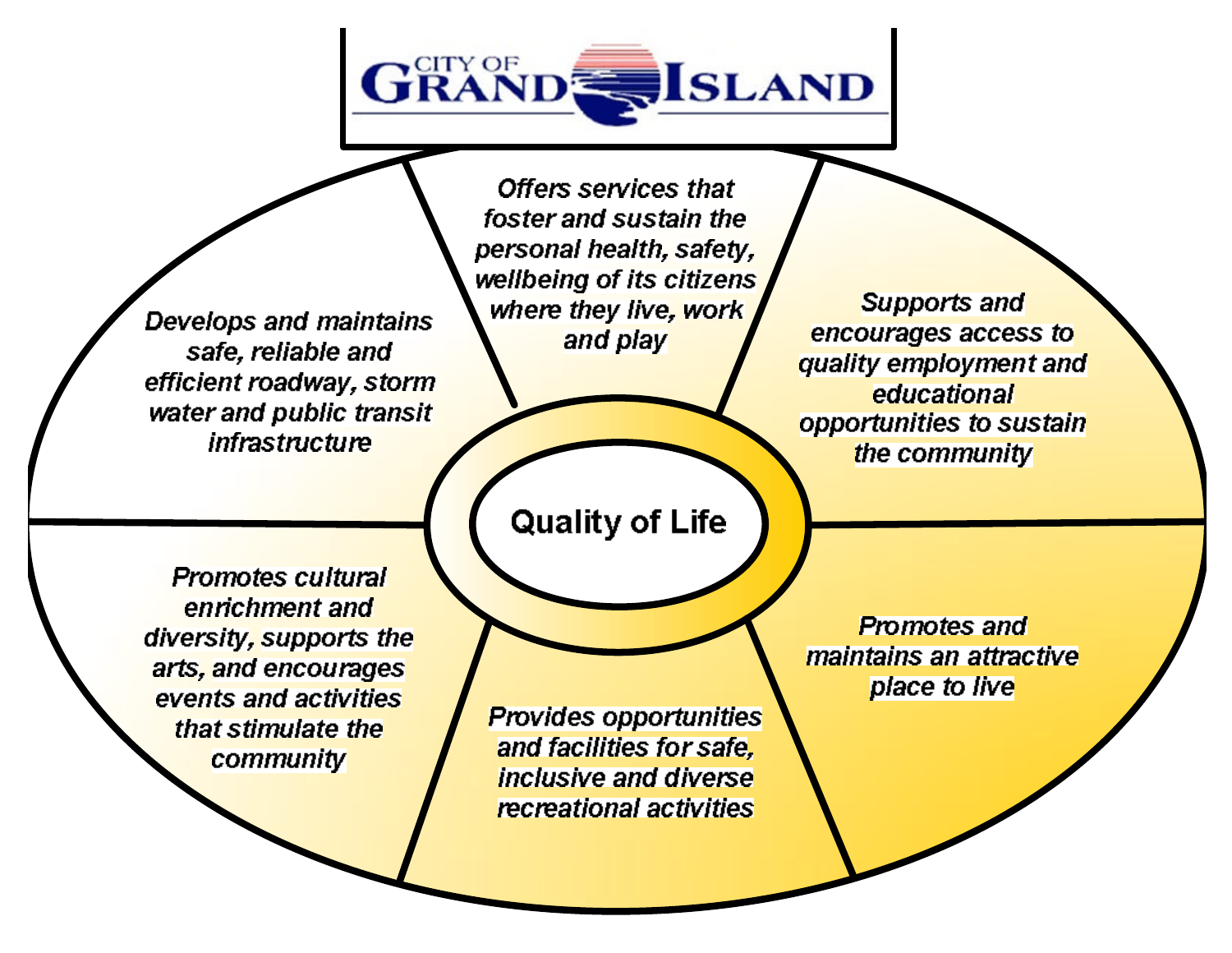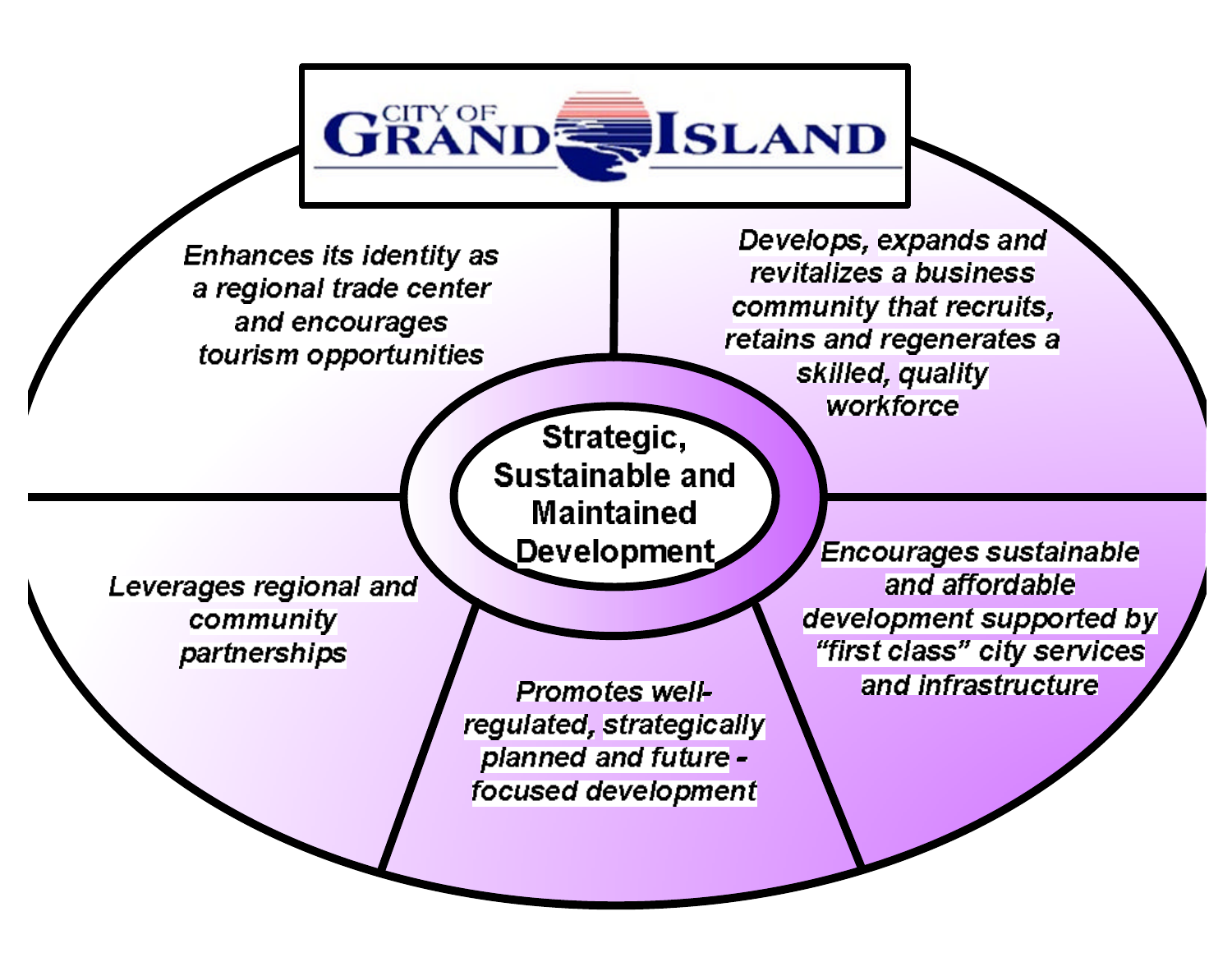